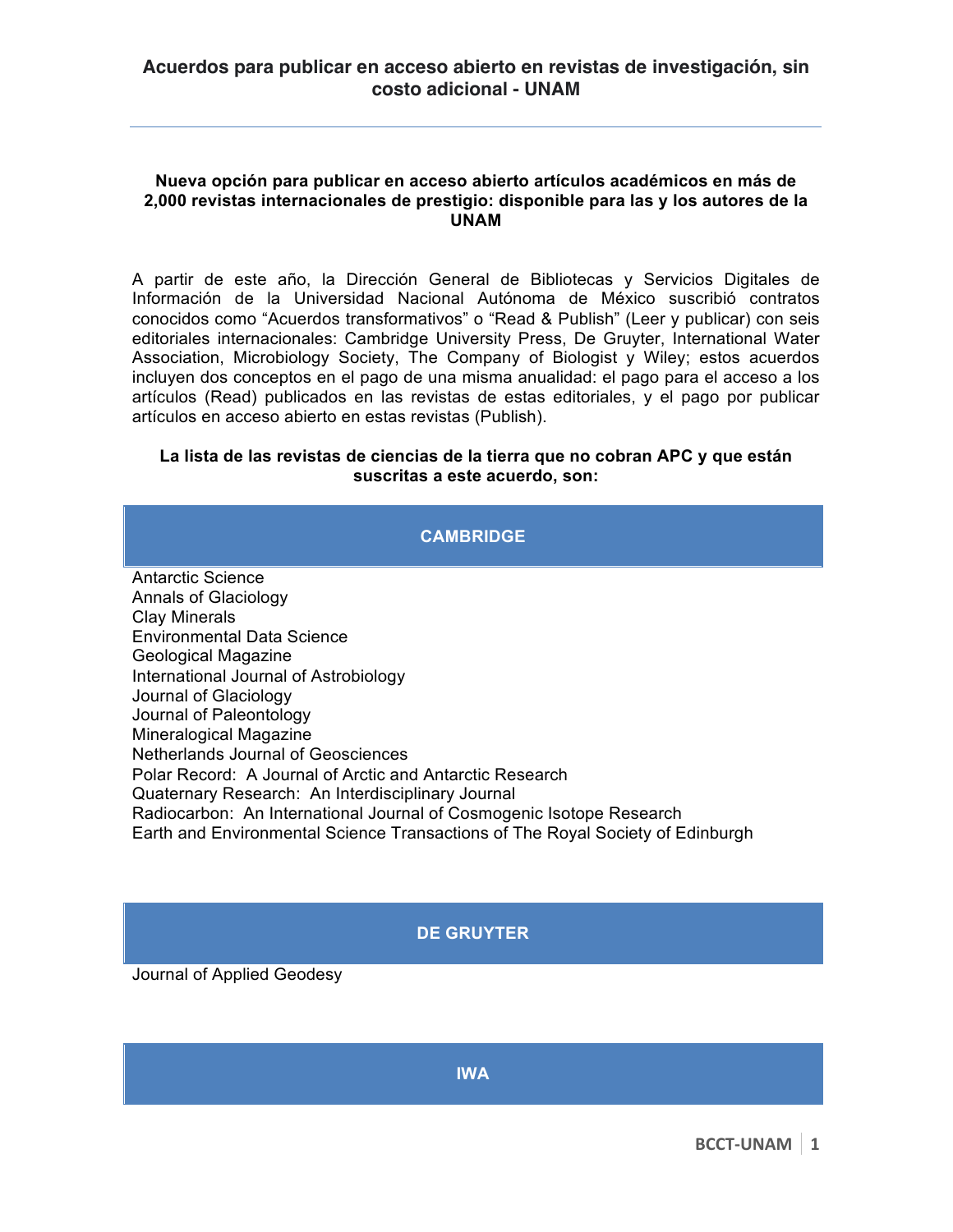AQUA Blue-Green Systems H2Open Journal Hydrology Research Ingeneria del Agua Journal of Hydroinformatics Journal of Water & Climate Change Journal of Water & Health Journal of Water Reuse & Desalination Journal of Water, Sanitation & Hygiene for Development Water Policy Water Practice & Technology Water Quality Research Journal Water Science & Technology Water Supply

## **WILEY**

ACTA CRYSTALLOGRAPHICA SECTION A FOUNDATIONS AND ADVANCES ACTA CRYSTALLOGRAPHICA SECTION B: STRUCTURALSCIENCE, CRYSTAL ENGINEERING AND MATERIALS ACTA CRYSTALLOGRAPHICA SECTION C: STRUCTURAL CHEMISTRY ACTA CRYSTALLOGRAPHICA SECTION D STRUCTURAL BIOLOGY ACTA CRYSTALLOGRAPHICA SECTION FSTRUCTURAL BIOLOGY COMMUNICATIONS ACTA GEOLOGICA SINICA (ENGLISH EDITION) ADVANCED SUSTAINABLE SYSTEMS ARCHAEOLOGICAL PROSPECTION AWWA WATER SCIENCE BASIN RESEARCH CLEAN - SOIL, AIR, WATER EARTH SURFACE PROCESSES AND LANDFORMS ECOHYDROLOGY ENVIRONMENTAL QUALITY MANAGEMENT ENVIRONMENTAL TOXICOLOGY & CHEMISTRY EUROPEAN JOURNAL OF SOIL SCIENCE GEOARCHAEOLOGY **GEOBIOLOGY** GEOLOGICAL JOURNAL GEOPHYSICAL PROSPECTING GEOPHYSICAL RESEARCH LETTERS GEOSTANDARDS & GEOANALYTICAL RESEARCH GLOBAL BIOGEOCHEMICAL CYCLES GROUNDWATER GROUNDWATER MONITORING & REMEDIATION HYDROLOGICAL PROCESSES INTEGRATED ENVIRONMENTAL ASSESSMENT AND MANAGEMENT INTERNATIONAL JOURNAL OF CLIMATOLOGY